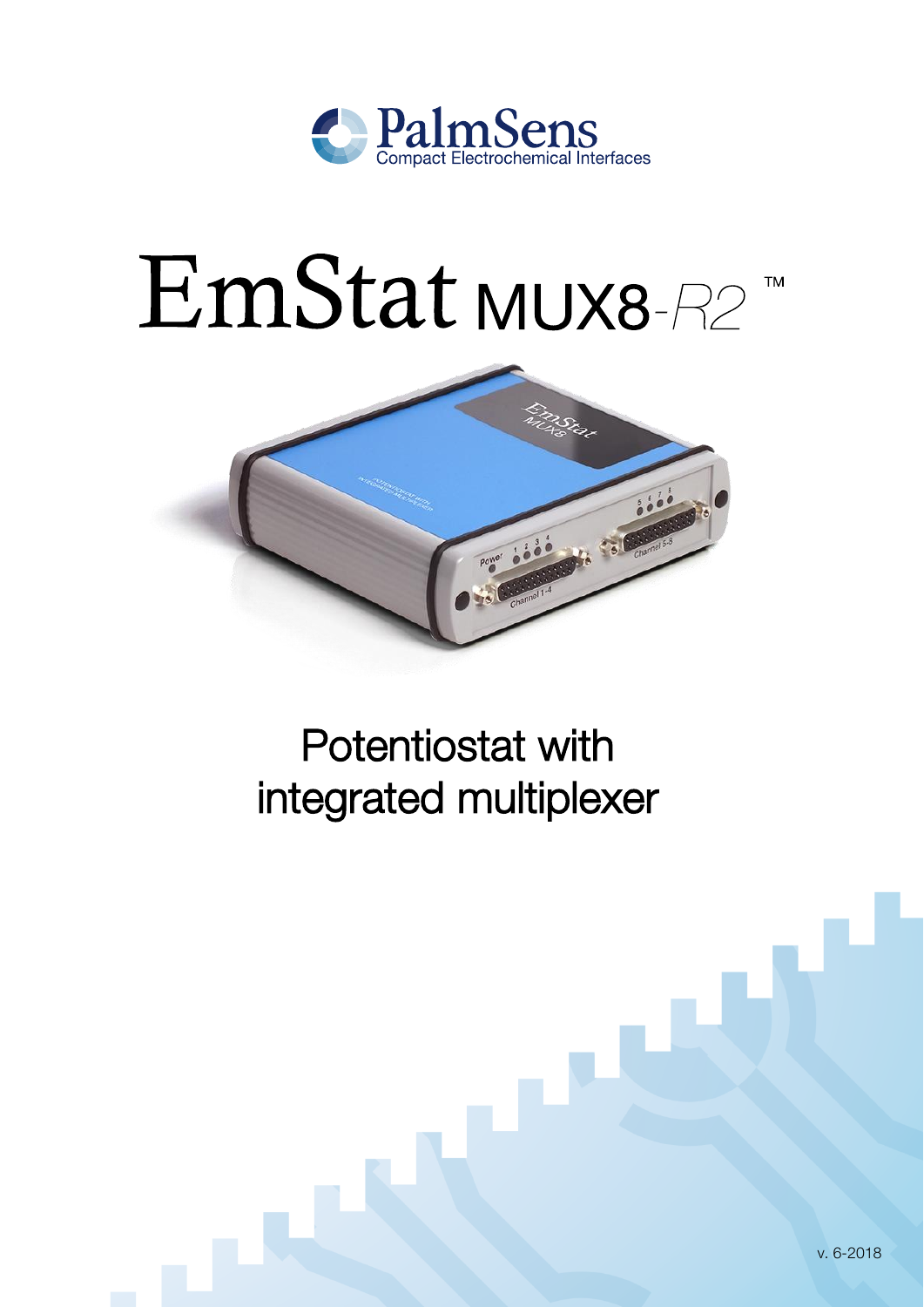# **Contents**

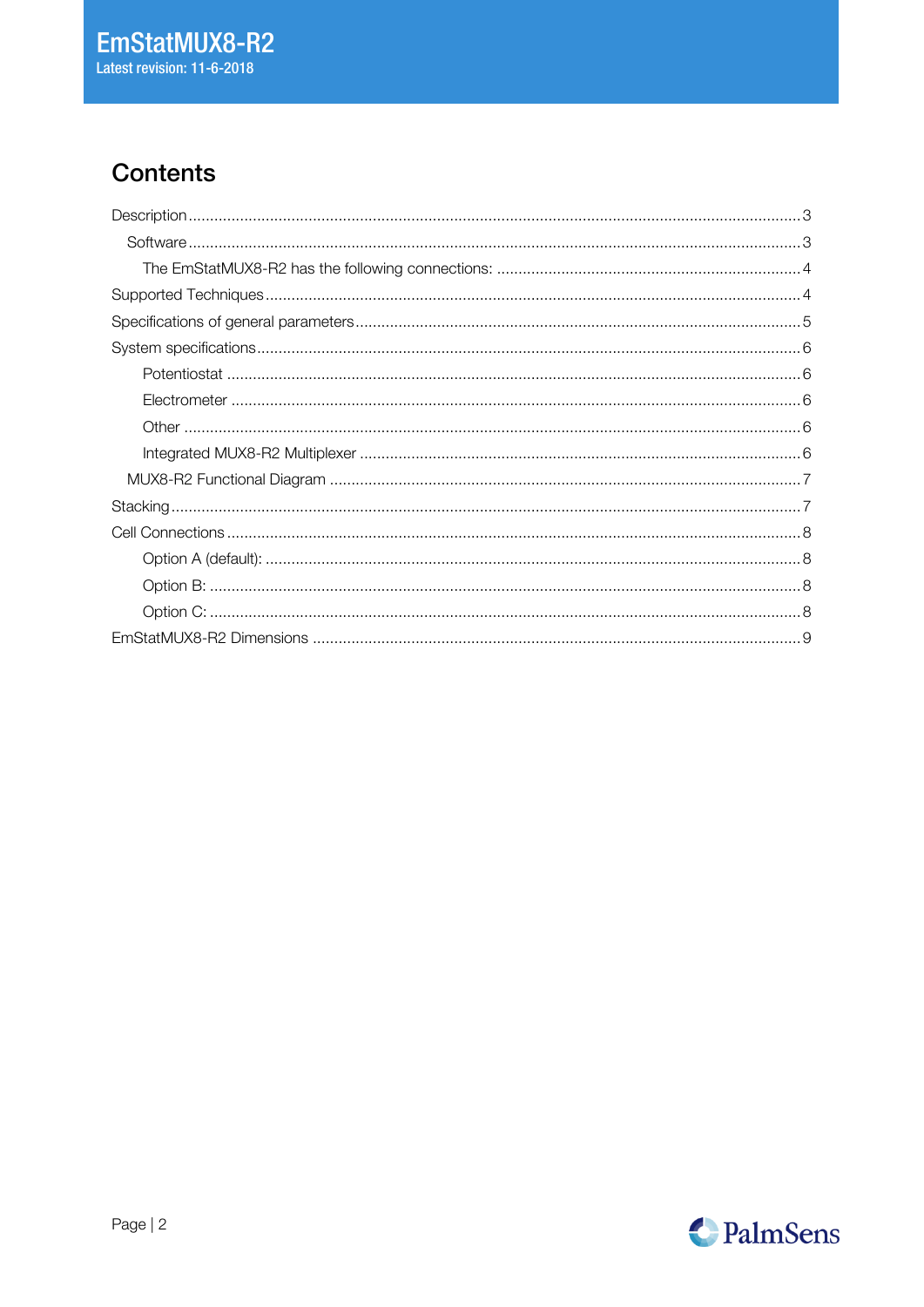### <span id="page-2-0"></span>**Description**

The EmStatMUX8-R2 potentiostat with multiplexer is designed for up to 8 channels with 2- or 3 electrode sensors or cells. The instrument consists of the MUX8-R2 multiplexer with an integrated EmStat3 or EmStat3+ potentiostat. Specifications can be found on page [5.](#page-4-0)

The integrated multiplexer can be used with different electrode or sensor configurations:

- 1 Eight separate cells or sensors each with a working/sense, reference and counter electrode
- 2 Eight separate cells or sensors each with a working/sense and combined reference and counter electrode
- 3 Cell or sensor array with eight working/sense electrodes sharing one reference and one counter electrode
- 4 Cell or sensor array with eight working/sense electrodes sharing one combined reference/counter electrode

In all configurations the cells can be multiplexed, leaving the non-selected working electrodes either at open circuit (individually floating) or at Ground potential.

In configurations 3 and 4, the unselected channels can be switched to Ground which means they will have the working electrode's potential when they are not connected (since the active WE is always at virtual Ground potential).

Another option for configuration 3 and 4 is to have the unselected channels at a different potential which can be an offset of -1.5 to 1.5 V from the applied potential on the active WE.

### <span id="page-2-1"></span>**Software**

You can easily change the hardware configuration of the MUX8-R2 as part of the measurement settings in our PSTrace software.



PSTrace for Windows supports all techniques and device functionalities and includes advanced data analysis functions, export functions, scripting and more. PSTouch for Android supports all techniques supported by EmStat.

Minimum PC requirements for PSTrace: - Vista, 7, 8, or 10 (32-bit or 64-bit)

-1 gigahertz (GHz) or faster 32-bit (x86) or 64-bit (x64) processor

-1 gigabyte (GB) RAM (32-bit) or 2 GB RAM (64-bit).

See for more information: [www.palmsens.com/software](file:///C:/Users/Willem%20van%20Velzen/PalmSensCloud/Customer%20Inquiries/User%20InquiriesArchive/Descriptions/EmStat/www.palmsens.com/software)

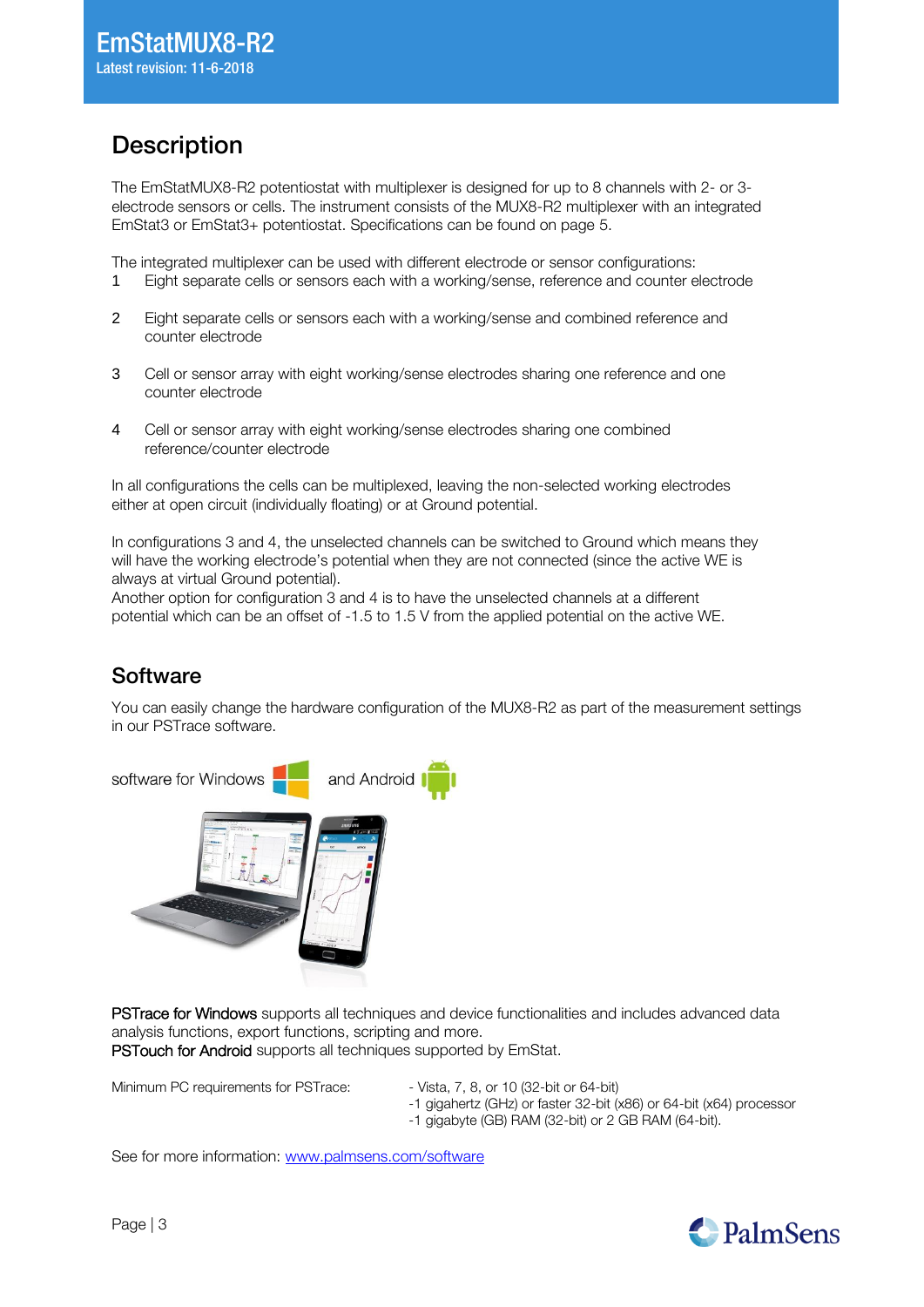| <b>CONNECTOR</b>   | <b>FUNCTION</b>                                                                                                                                                            |
|--------------------|----------------------------------------------------------------------------------------------------------------------------------------------------------------------------|
| <b>INPUT</b>       | Y-cable connects to both potentiostat sensor connector and<br>(digital) AUX                                                                                                |
| <b>AUX</b>         | Can be used to measure auxiliary input like temperature or<br>pH, and to switch or trigger external hardware using two<br>digital control lines that can be set in PSTrace |
| <b>LINK</b>        | Connects to Input of next multiplexer, for daisy-chaining<br>multiple multiplexers.                                                                                        |
| USB-C              | For connecting to PC or Android device                                                                                                                                     |
| CHANNEL 1-4        | Connects to sensor cables 1-4                                                                                                                                              |
| <b>CHANNEL 5-8</b> | Connects to sensor cables 5-8                                                                                                                                              |

#### <span id="page-3-0"></span>The EmStatMUX8-R2 has the following connections:

See page [8](#page-7-0) for specifications about the cell connections

### <span id="page-3-1"></span>Supported Techniques

In sequential mode each channel is set before the next measurement starts. In alternating mode, the channels are quickly scanned during each interval time giving a virtual-simultaneous measurement across the selected channels.

|                                       | <b>Supported Switching Mode</b> |               |
|---------------------------------------|---------------------------------|---------------|
| Voltammetric techniques:              | Sequentially                    | Alternatingly |
| Linear Sweep Voltammetry<br>٠.        |                                 |               |
| Differential Pulse Voltammetry<br>٠   |                                 |               |
| <b>Square Wave Voltammetry</b>        |                                 |               |
| Normal Pulse Voltammetry<br>٠.        |                                 |               |
| <b>Cyclic Voltammetry</b><br>٠        |                                 |               |
| Techniques as a function of time:     |                                 |               |
| Chronoamperometry                     |                                 |               |
| Pulsed Amperometric Detection         |                                 |               |
| Multiple Pulse Amperometric Detection |                                 |               |
| <b>Open Circuit Potentiometry</b>     |                                 |               |
| Multistep Amperometry                 |                                 |               |
| Mixed Mode (partly supported)         |                                 |               |

The current is measured using a zero resistance ammeter (ZRA).

Where possible, the electrochemical techniques can be applied using auto ranging which means that the instrument automatically sets the optimal current range. The user can specify a highest and lowest current range in which the most appropriate range is selected automatically.

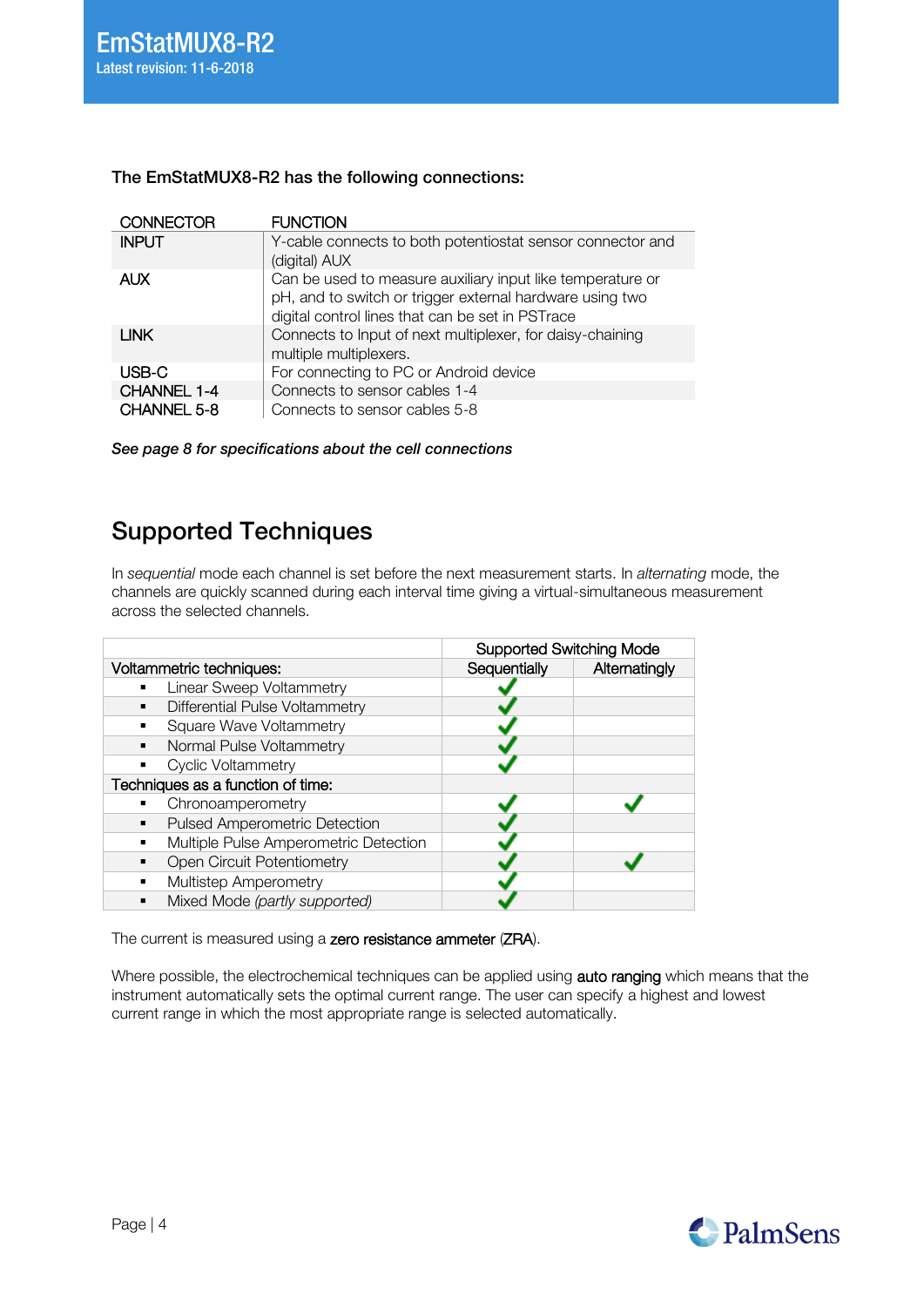## <span id="page-4-0"></span>Specifications of general parameters

#### General pretreatment

Apply conditioning, deposition or begin potential for: 0 – 1600 s

#### General voltammetric parameters

| Potential range for EmStat3:  | $-3.000$ V to $+3.000$ V |
|-------------------------------|--------------------------|
| Potential range for EmStat3+: | $-4.000$ V to $+4.000$ V |
| Step potential:               | 0.125 mV to 250 mV       |
| Pulse potential:              | 0.125 mV to 250 mV       |

#### Limits of some technique specific parameters for EmStat3 and EmStat3+

| NPV and DPV:                            | Scan rate:<br>Pulse time:                                                               | 0.025 mV/s (0.125 mV step)<br>to 50 mV/s (5 mV step)<br>5 ms to 300 ms |
|-----------------------------------------|-----------------------------------------------------------------------------------------|------------------------------------------------------------------------|
| SWV:                                    | Frequency:                                                                              | 1 Hz to 500 Hz <sup>1</sup>                                            |
| LSV and CV:                             | Scan rate:                                                                              | $0.01$ mV/s $(0.1$ mV step)<br>to $5$ V/s $(5$ mV step)                |
| $CA / AD$ :                             | Interval time:<br>Run time:                                                             | 1 ms to 300 s<br>1 s to hours                                          |
| PAD:                                    | Interval time:<br>Pulse time:<br>Run time:                                              | 50 ms to 300 s<br>1 ms to 1 s<br>10 s to hours                         |
| MPAD:                                   | Pulse times:<br>Run time:<br>Number of potential levels:                                | 100 ms to $2s$<br>10 s to hours<br>3                                   |
| Potentiometry at<br>open circuit (OCP): | Interval time:<br>Maximum run time:                                                     | 1 ms to $30 s$<br>hours                                                |
| Multistep<br>Amperometry:               | Interval time:<br>Number of potential levels:<br>Number of cycles:<br>Maximum run time: | 1 ms to $30 s$<br>1 to 255<br>1 to 20000<br>hours                      |

<sup>1</sup> PSTrace provides the option to measure forward and reverse currents separately.

Note: some limits of parameters are set for practical reasons and can be modified on request.

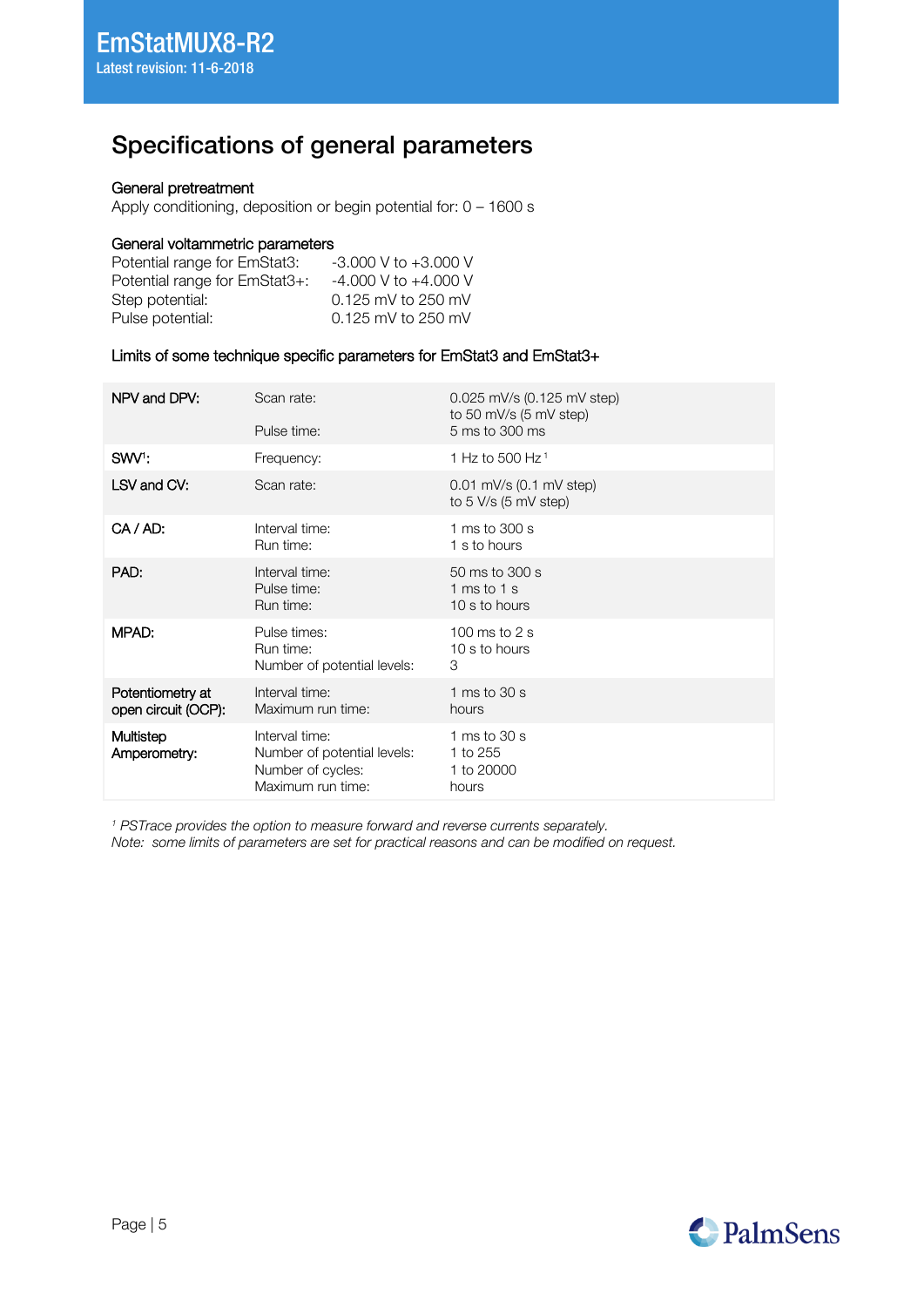## <span id="page-5-0"></span>System specifications

|                                    | With potentiostat version                                                                                                                                                | With potentiostat version                    |
|------------------------------------|--------------------------------------------------------------------------------------------------------------------------------------------------------------------------|----------------------------------------------|
| dc-potential range<br>٠            | ± 3.000 V                                                                                                                                                                | $±$ 4.000 V                                  |
| compliance voltage                 | ± 5V                                                                                                                                                                     | $\pm$ 8 V                                    |
| applied dc-potential<br>resolution | $0.1$ mV                                                                                                                                                                 | $0.125$ mV                                   |
| applied potential accuracy         | $\leq 0.2 \%$<br>with max. 2 mV offset error                                                                                                                             | $\leq 0.3 \%$<br>with max. 3 mV offset error |
| current ranges                     | 1 nA to 10 mA (8 ranges)                                                                                                                                                 | 1 nA to 100 mA (9 ranges)                    |
| maximum measured current           | $\pm$ 20 mA typical and<br>$\pm$ 15 mA minimum                                                                                                                           | $±$ 100 mA typical                           |
| Potentiostat                       |                                                                                                                                                                          |                                              |
| current resolution                 | 0.1 % of current range<br>1 pA on lowest current range                                                                                                                   |                                              |
| current accuracy                   | $\leq$ 1 % of current range at 1 nA<br>$<$ 0.5 % at 10 nA<br>$<$ 0.2 % at 100 nA to 100 uA<br>$\leq$ 0.5 % at 1 mA, 10 mA and 100 mA<br>all with max. 0.2 % offset error |                                              |

#### <span id="page-5-2"></span><span id="page-5-1"></span>Electrometer

| electrometer amplifier input | > 100 Gohm // 4 pF  |
|------------------------------|---------------------|
| rise time                    | approx. $100 \mu s$ |

#### <span id="page-5-4"></span>Integrated MUX8-R2 Multiplexer

#### <span id="page-5-3"></span>**Other**

| • housing                  | aluminium: 138 mm $\times$ 121 mm $\times$ 37 mm |
|----------------------------|--------------------------------------------------|
| • weiaht                   | +/- 250 g                                        |
| <b>E</b> temperature range | $0^{\circ}$ C to $+40^{\circ}$ C                 |
| power supply               | USB                                              |

■ communication USB-C

<span id="page-5-5"></span>See page [8](#page-7-0) for specifications about the cell connections

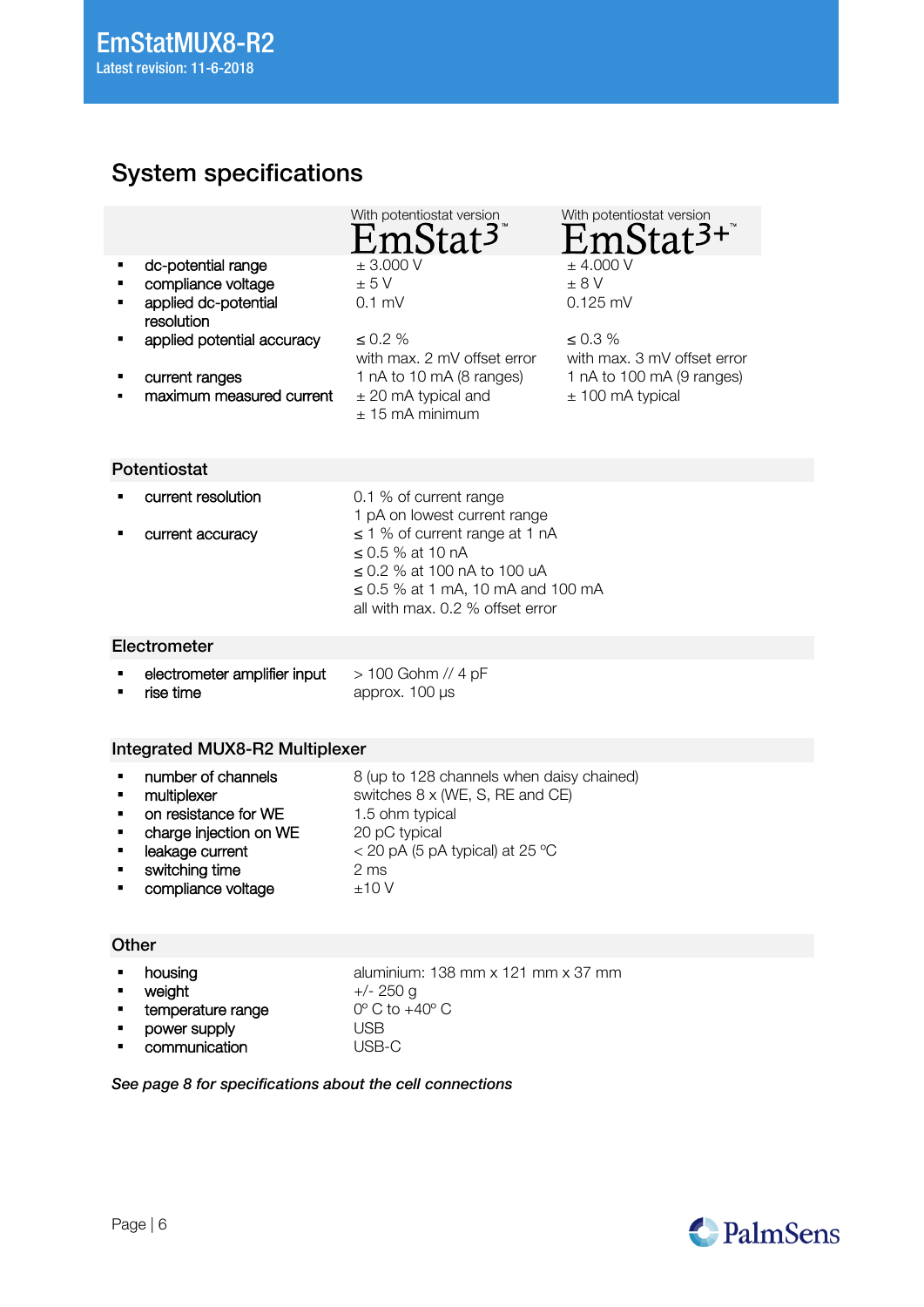

### MUX8-R2 Functional Diagram

sharing RE/CE

## <span id="page-6-0"></span>**Stacking**

Each multiplexer has a Link connector which can be used to daisy chain to another MUX8-R2 multiplexer, expanding the number of channels. A maximum of 16 multiplexers can be connected in a daisy chain, giving a maximum of 128 channels.

The PSTrace software detects automatically how many multiplexers are daisy chained and shows the available number of channels in the user interface.





Magnetic feet and top for easy stacking

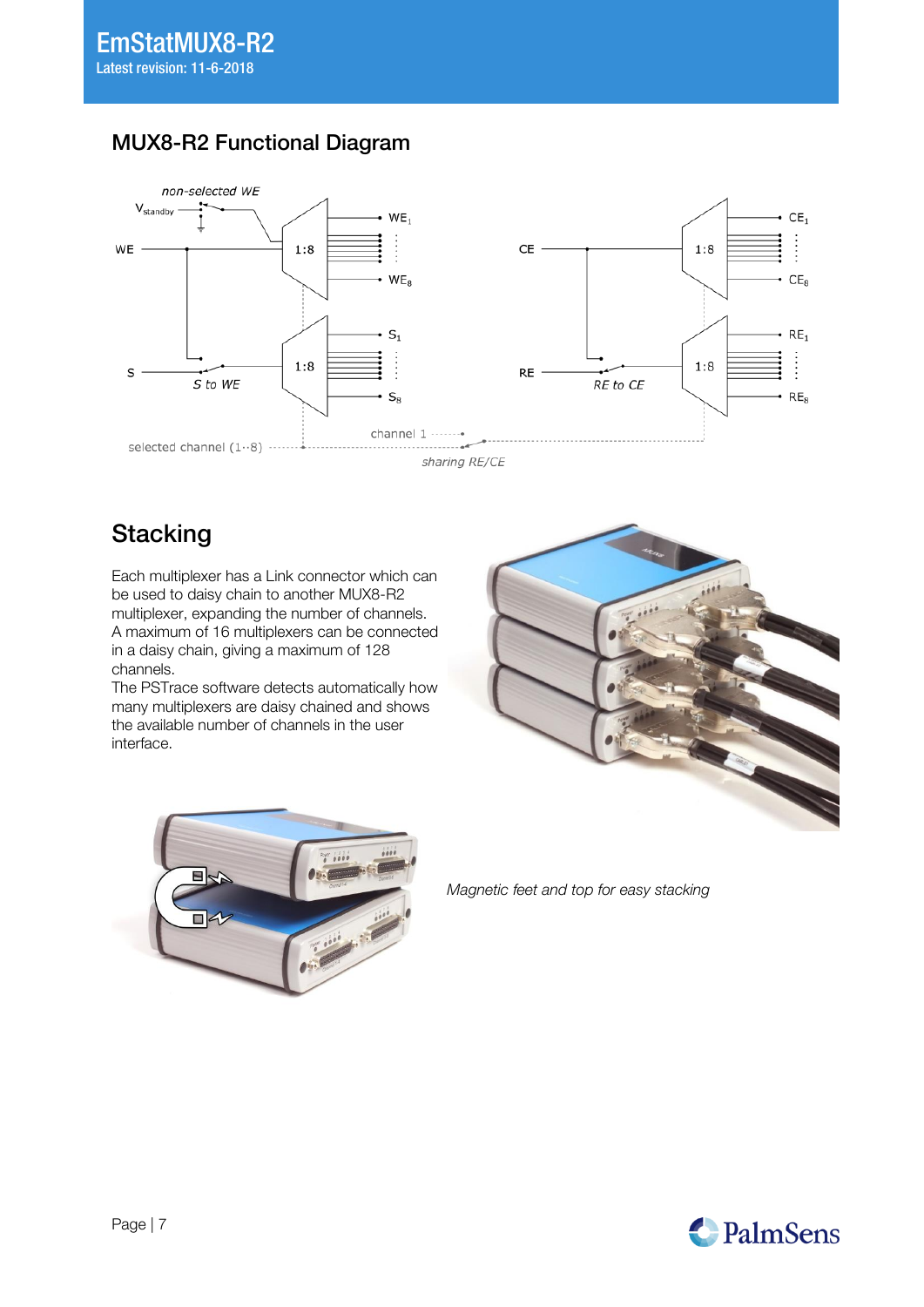### <span id="page-7-0"></span>Cell Connections

#### <span id="page-7-1"></span>Option A (default):

The channels are divided in two sets of four sensor cables joined with a D-Sub connector.

Order code: CBL-MUX08R2-SNS-5S



#### Option B:

The cable here shown at the right can be used in case the multiplexer needs to be connected to a fixed setup by means of soldering or screw-terminals.

Order code: CBL-HD-MUX08R2

#### Option C:

Another option is to connect one or two screw-terminals directly in the multiplexer.

Order code: MUX08R2-ST